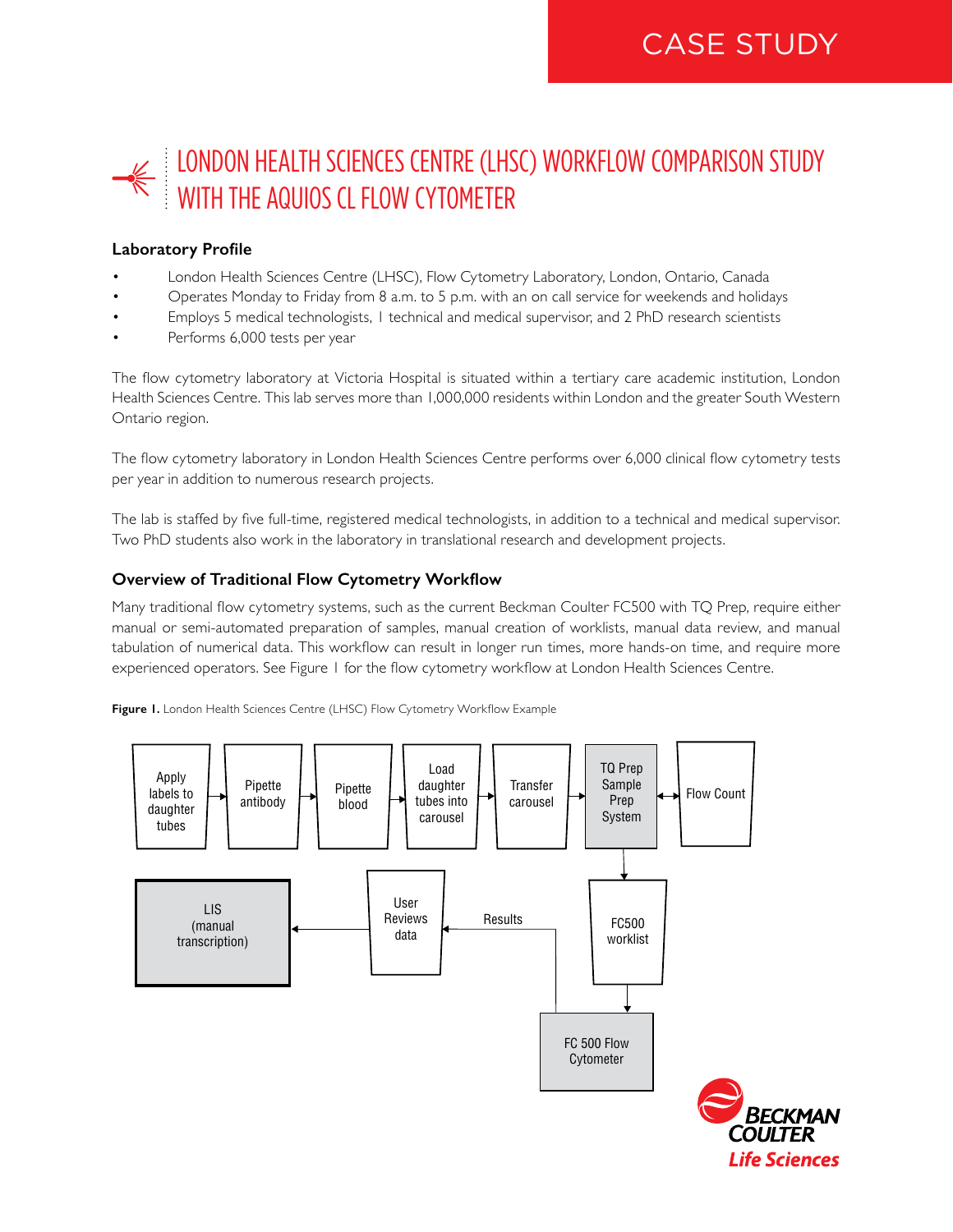# **Overview of the AQUIOS CL Flow Cytometer Workflow**

The AQUIOS CL system is a fully-automated system that performs all of the preparatory steps leading to a test result. See Figure 2 for the AQUIOS CL Flow Cytometer workflow.

**Figure 2.** AQUIOS CL Flow Cytometer Workflow



## Comparison Protocol

The purpose of this case study is to evaluate the AQUIOS CL Flow Cytometer design and its resultant workflow through direct comparison with the Beckman Coulter FC500 and TQ Prep system. This case study evaluates the following workflow parameters:

- Total elapsed time from startup to shut down  $-$  The time duration that begins with the first step in starting up the instrument(s) and ends at the last moment of shutting down the instrument(s) when all instrument and software activity has ceased.
- Time to first result from startup For the AQUIOS CL system and alternate systems, the time duration that begins the moment the system is turned on and ends with the first test result for the same sample displayed on the instrument computer screen, for a batch of 10, 25, or 50 samples.
- **Turnaround time** For alternate systems, the time duration begins with the first sample preparation step and ends with completed test results for a batch of 10, 25, or 50 samples, as demonstrated by the last sample test result displayed on the instrument computer screen. For the AQUIOS CL system, time duration begins with the first cassette placed in the autoloader and ends with the completed test result for the last sample being displayed on the instrument computer screen, for a batch of 10, 25, or 50 samples. The calculation is total time divided by the number of samples. The time does not include QC.
- Number of procedural steps The number of instructions or actions required to accomplish the task. This includes all the distinct steps in the process of generating a test result.

To avoid individual interpretation of the meaning of a "step," the protocol adheres to the steps as defined by the manufacturer in the applicable Instructions for Use manual. For example, if the Instructions for Use manual states to 'pipette 100 μL of blood,' this is one step. Sub-steps such as 'insert a pipette tip on the pipette, push down the plunger on the pipette, insert the pipette in the blood sample' are not considered steps unless the manufacturer specifies them as such.

It is important to note that the AQUIOS CL Flow Cytometer and alternate systems do not employ identical procedural steps. Therefore, the "steps" are categorized by function even if it is not identical system-to-system.

It should also be noted that, for the AQUIOS CL Flow Cytometer the procedural steps for Tetra-1 and Tetra-2+ tests are identical.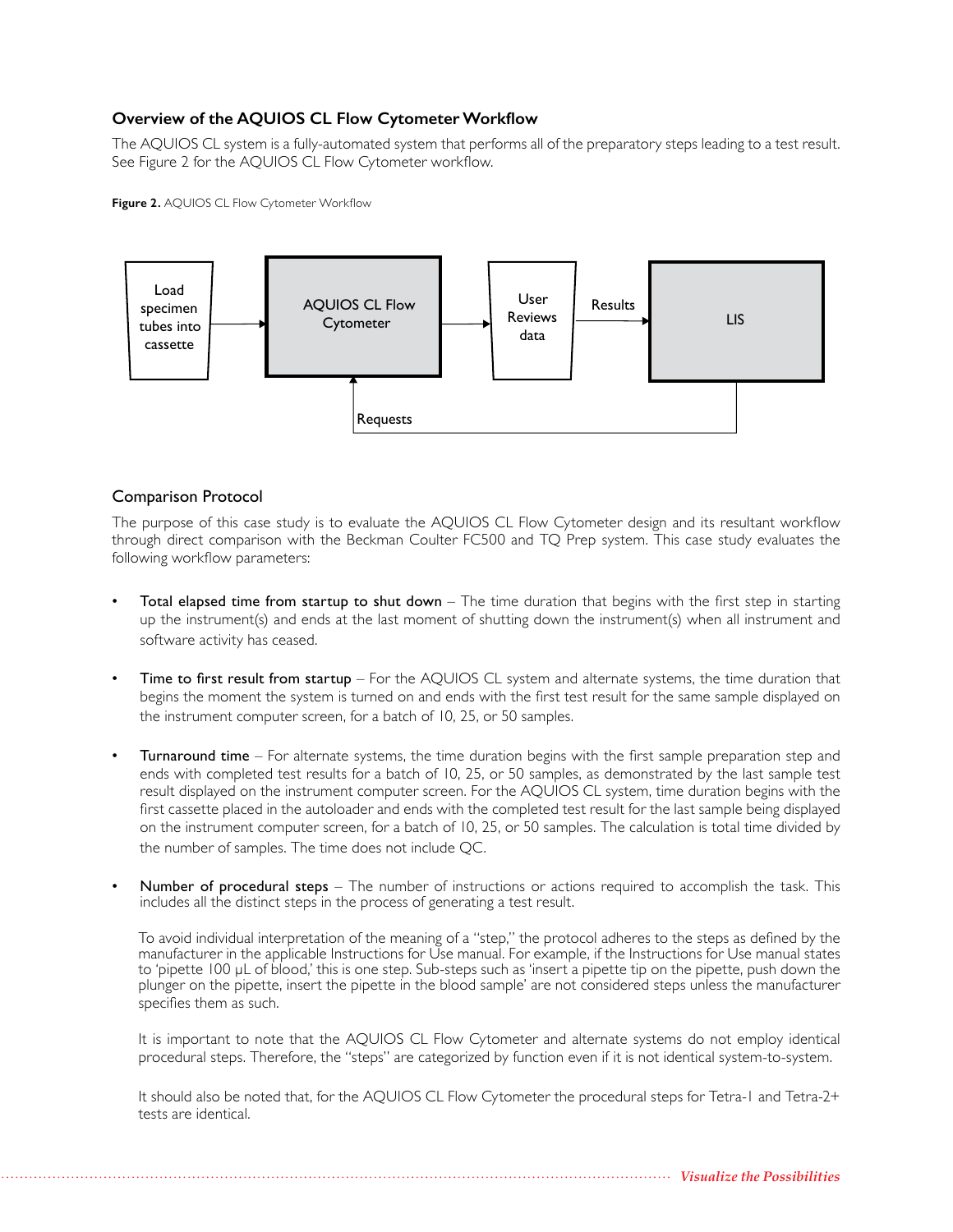• Operator hands-on time – The time required by the user to physically perform the steps listed in the provided test procedure.

Note: The workflow parameters measured by this case study does not affect safety or effectiveness

#### Study Controls

To ensure standardization between both comparison platforms, the following controls were used:

- The same samples are run on both systems.
- Both systems utilize the manufacturer's 4-color, lymphocyte subset panels using CYTO STAT tetraCHROME CD45-FITC/CD4-RD1/CD8-ECD/CD3-PC5 for the FC500 Flow Cytometer and AQUIOS Tetra-1 for the AQUIOS CL Flow Cytometer
- Beckman Coulter's IMMUNO-TROL and IMMUNO-TROL Low Controls are run on the FC500 Flow Cytometer and AQUIOS IMMUNO TROL and AQUIOS IMMUNO-TROL Low controls are run on the AQUIOS CL Flow Cytometer for each of the sample numbers studied.
- The AQUIOS CL Flow Cytometer and the FC500/TQ Prep systems are run per the Instructions for Use manuals for each system.
- In all instances, the AQUIOS CL Flow Cytometer utilizes the autoloader system.
- In all instances, one individual performed all steps on both systems. The individual was not permitted to multitask between the two systems.
- Control test requests were created prior to initiating the study following the system Instructions for Use manual.

#### Comparing the FC500/TQ Prep System to the AQUIOS CL Flow Cytometer

#### Total Elapsed Time from Startup to Shutdown

This test case consisted of 10, 25, and 50 sample scenarios. The AQUIOS CL autoloader system, running AQUIOS Tetra-1 was compared directly to the FC500 and TQ Prep systems, running CYTO-STAT tetraCHROME CD45-FITC/CD4-RD1/CD8-ECD/CD3-PC5. Note that the 50 sample scenario required 3 batches on the FC500 and TQ Prep systems.

Refer to Table 1 for a tabular description of the total elapsed time results.

**Table 1.** Hands-On/Hands-Off Time and Total Elapsed Time

Note: The time format is displayed as (h:mm:ss). For example, 1:01:01 equals one hour, one minute, and one second.

| TIME PER STEP DATA          | <b>NUMBER OF SAMPLES</b> |                  |              |                  |              |           |  |
|-----------------------------|--------------------------|------------------|--------------|------------------|--------------|-----------|--|
|                             | 10                       |                  | 25           |                  | 50           |           |  |
|                             | <b>FC500</b>             | <b>AQUIOS CL</b> | <b>FC500</b> | <b>AQUIOS CL</b> | <b>FC500</b> | AQUIOS CL |  |
| TOTAL Hands-On Time         | 0:55:51                  | 0:04:23          | 1:15:47      | 0:08:18          | 1:37:51      | O:12:15   |  |
| <b>TOTAL Hands-Off Time</b> | 2:17:41                  | 1:15:18          | 2:54:39      | 1:51:58          | 4:14:33      | 2:52:24   |  |
| <b>TOTAL Elapsed Time</b>   | 3:13:32                  | 1:19:41          | 4:10:26      | 2:00:16          | 5:52:24      | 3:04:39   |  |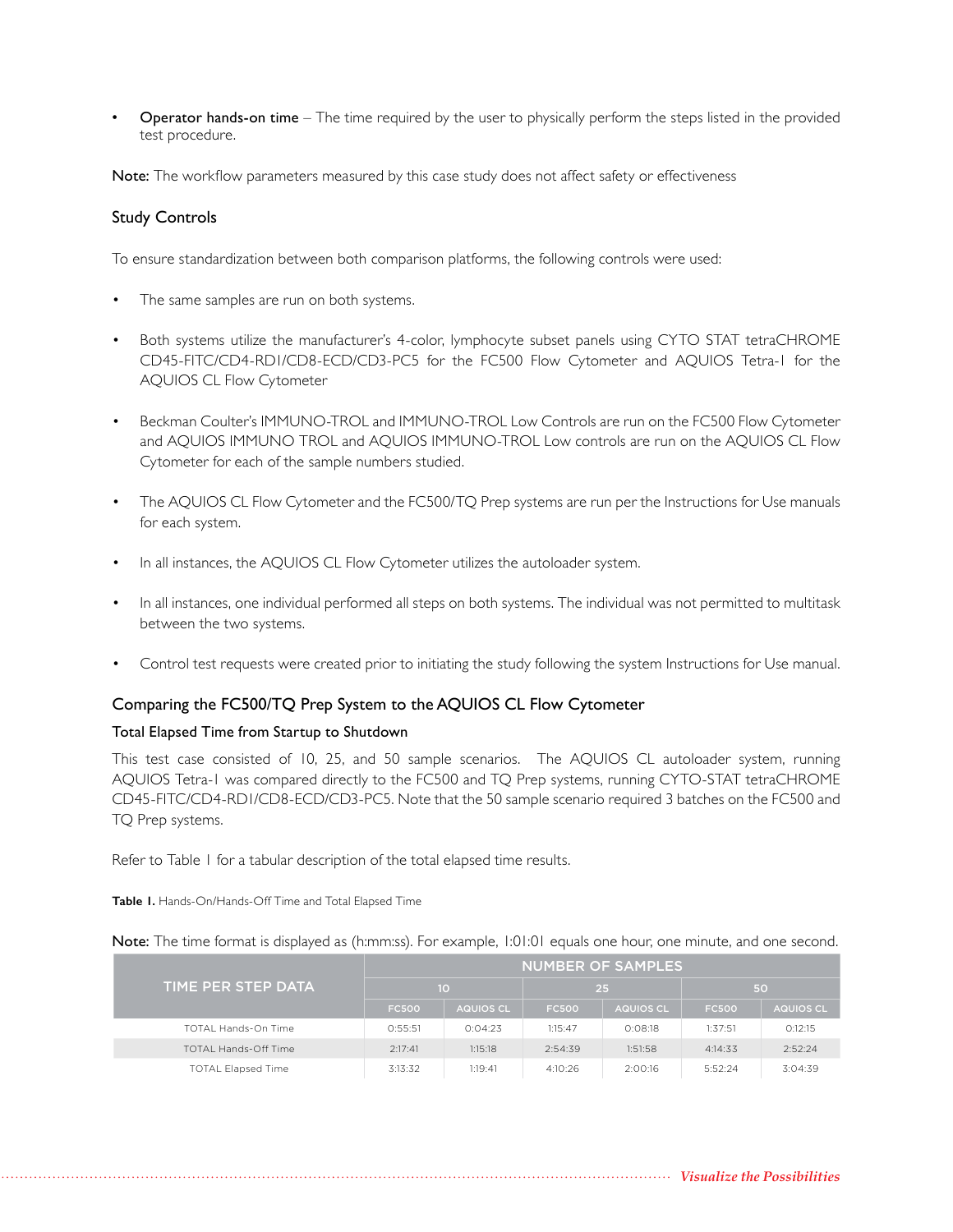Refer to Figure 3 for a graphic depiction of the total elapsed time results. Note that combining the Total Hands-On Time (blue bar) with the Total Hands-Off Time (gray bar), depicts total elapsed time.



**Figure 3.** Hands-On/Hands-Off Time and Total Elapsed Time



In the 10 sample scenario, the AQUIOS CL Flow Cytometer is 2.4X faster than the FC500 and TQ Prep system. In the 25 sample scenario, the AQUIOS CL Flow Cytometer is 2.1X faster than the FC500 and TQ Prep system. In the 50 sample scenario, the AQUIOS CL Flow Cytometer is 1.9X faster than the FC500 and TQ Prep system. Assuming 50 samples per workday over the period of one year, the AQUIOS CL Flow Cytometer saves a lab hundreds of hours of valuable time each year. With such a quick turn-around time, the AQUIOS CL Flow Cytometer is capable of more work in less time and has the capacity to do the same work in less than half the time of a traditional Flow Cytometer combination like the FC500 and TQ Prep system.

#### Amount of Hands-On Time Required

In Figure 3, the Total Hands-On Time is depicted by the blue bar and the total Hands-Off Time is depicted by the gray bar.

In all test case scenarios, the AQUIOS CL Flow Cytometer required significantly less hands-on time than that of the FC500/TQ Prep system combination. This can be attributed to the integrated sample preparation features in the AQUIOS CL Flow Cytometer. The all-in-one approach of the AQUIOS CL Flow Cytometer is intended to assist in time savings and to help increase the workflow efficiency.

#### Number of Procedural Steps Required

This test case consisted of 10, 25, and 50 sample scenarios. The AQUIOS CL autoloader, running AQUIOS Tetra-1 was compared directly to the FC500 and TQ Prep systems running CYTO STAT tetraCHROME CD45-FITC/CD4-RD1/CD8-ECD/CD3-PC5. See Table 2 for a breakdown of the results.

The Instructions for Use manuals were used by the investigator to determine the number of steps for each category.

Note: LHSC reported number of steps by multiplying by the number of specimens. The table below shows the number of steps for each specimen.

*Visualize the Possibilities*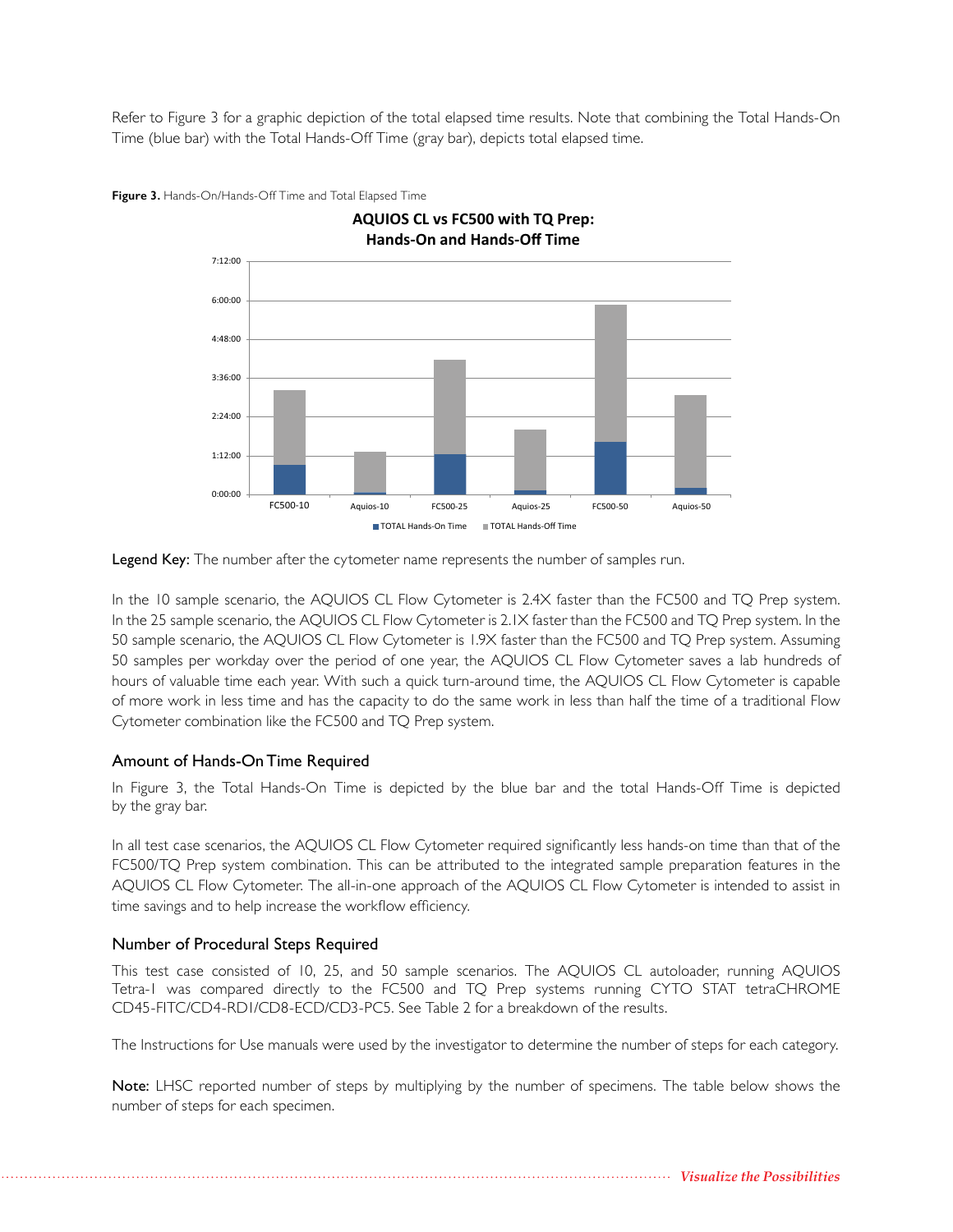#### **Table 2.** Number of Procedural Steps

| <b>NUMBER</b><br>OF STEPS DATA, N           | <b>NUMBER OF SAMPLES</b> |                  |                |                  |                |                  |  |
|---------------------------------------------|--------------------------|------------------|----------------|------------------|----------------|------------------|--|
|                                             | 10                       |                  | 25             |                  | 50             |                  |  |
|                                             | <b>FC500</b>             | <b>AQUIOS CL</b> | <b>FC500</b>   | <b>AQUIOS CL</b> | <b>FC500</b>   | <b>AQUIOS CL</b> |  |
| Cytometer Startup and Cleaning              | 14                       | 10               | 14             | 10               | 14             | 10               |  |
| Sample Prep Device Startup and Cleaning     | 25                       | $\circ$          | 25             | $\circ$          | 25             | $\circ$          |  |
| Cytometer Setup, Settings, and Compensation | 30                       | $\Omega$         | 30             | $\Omega$         | 30             | $\Omega$         |  |
| Sample Prep Device Startup                  | $\circ$                  | $\circ$          | $\circ$        | $\circ$          | $\circ$        | $\circ$          |  |
| Manual Sample Prep                          | 13                       | $\Omega$         | 15             | $\Omega$         | 15             | $\circ$          |  |
| Quality Control                             | 26                       | 13               | 26             | 13               | 29             | 13               |  |
| Run Samples                                 | 13                       | 5                | 13             | 5                | 13             | 5                |  |
| Data Review and Analysis                    | 2                        | $\overline{2}$   | $\overline{c}$ | $\overline{2}$   | $\overline{2}$ | $\overline{2}$   |  |
| Clean and Shutdown                          | 21                       | 8                | 21             | 8                | 21             | 8                |  |
| <b>Total Steps</b>                          | 144                      | 38               | 146            | 38               | 149            | 38               |  |

Steps related to sample preparation, quality control and running samples contributed to the distinct difference in the total number of steps between both systems. Regardless of the number of samples in each test case, the AQUIOS CL system consistently reported steps in significantly lower quantity than the FC500/TQ Prep system setup. In addition, the number of steps remained stable across all sample scenarios due to the fully automated design of the AQUIOS CL Flow Cytometer. The reduced number of steps on the AQUIOS CL Flow Cytometer offers a probable correlation to the reduced hands-on time reported in the section above.

#### Turnaround Time

This test case consisted of 10, 25, and 50 sample scenarios. The AQUIOS CL autoloader, running AQUIOS Tetra-1 was compared directly to the FC500 and TQ Prep systems running CYTO STAT tetraCHROME CD3/CD8/CD45/CD4

Three results were measured: time to first result from startup, turn-around time, and total elapsed time. Refer to Table 3 for the results.

|                                   | NUMBER OF SAMPLES |                  |              |                  |              |           |  |
|-----------------------------------|-------------------|------------------|--------------|------------------|--------------|-----------|--|
|                                   | 10                |                  | 25           |                  | 50           |           |  |
|                                   | <b>FC500</b>      | <b>AQUIOS CL</b> | <b>FC500</b> | <b>AQUIOS CL</b> | <b>FC500</b> | AQUIOS CL |  |
| Time to first result from startup | 2:38:43           | 0:53:10          | 2:53:18      | 0:53:42          | 2:50:57      | 0:53:45   |  |
| Turn-around time                  | 1:04:37           | 0:33:27          | 1:58:25      | 1:08:29          | 2:32:59      | 2:09:10   |  |
| Total elapsed time                | 3:13:32           | 1:19:41          | 4:10:26      | 2:00:16          | 5:52:24      | 3:04:39   |  |

**Table 3.** Turnaround Time Results

Figure 4 depicts time to first result from startup for both the AQUIOS CL system and the FC500/TQ Prep system. The time duration in this instance begins when the system is turned on and ends with the first test result displayed on the workstation. The AQUIOS CL system delivered the first result approximately three times faster than the FC500/TQ Prep system for all three sample scenarios.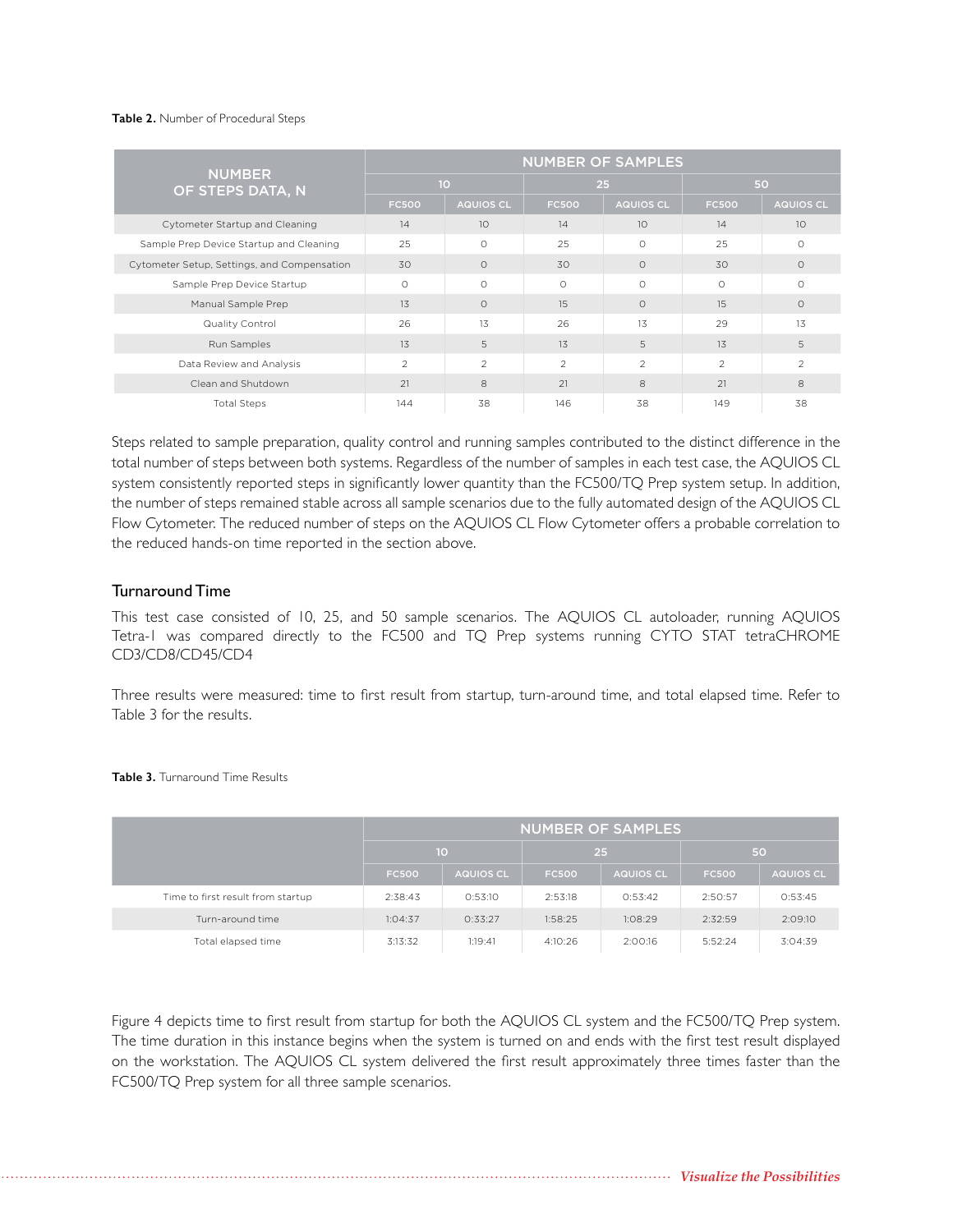

Figure 5 depicts turn-around time for both the AQUIOS CL system and the FC500/TQ Prep system. The time duration in this instance began with the first sample preparation step (FC500/TQ Prep system) or the first cassette being placed on the system (AQUIOS CL system) and ended with the last test result displayed on the workstation. The AQUIOS CL system delivered faster turn-around times in all three sample scenarios. The 10 sample scenario turn around time on the AQUIOS CL system was 1.9 times faster than that of the FC500/TQ Prep system. The 25 sample scenario on the AQUIOS CL system was 1.7 times faster, and the 50 sample scenario on the AQUIOS CL system was 1.2 times faster than that of the FC500/TQ Prep system.

**Figure 5.** Turn-Around Time



Figure 6 depicts total elapsed time, turn-around time, and time to first result for both the AQUIOS CL system and the FC500/TQ Prep system. In all three instances including total elapsed time, turn-around time, and time to first result from startup, the AQUIOS CL Flow Cytometer consistently delivered faster results in this case study.